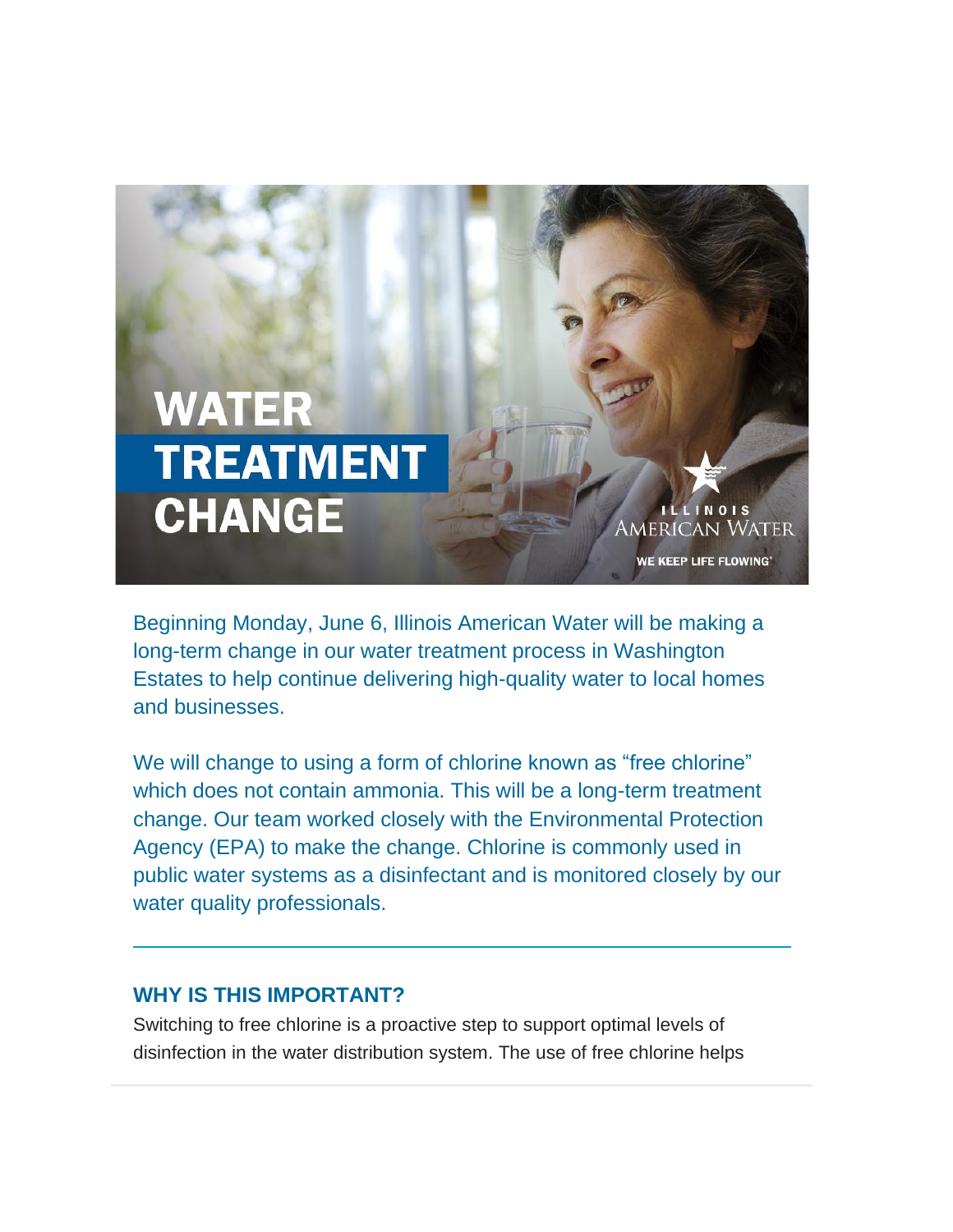maintain a high level of disinfection throughout the water mains and pipes that deliver your drinking water.

## **WHAT CAN CUSTOMERS EXPECT?**

Customers may experience a more noticeable chlorine taste or odor in their water. There is no reason for concern. This is a common effect of the switch in chlorine types. Each individual customer has their own sensitivity level to the taste and/or odor of free chlorine. Many detect no change at all.

Anyone with questions about home health care equipment should reach out to their healthcare provider.

## **WILL SYSTEM FLUSHING OCCUR DURING THIS TIME?**

At the beginning of this change, our crews will be flushing to help move the treated water. This work is expected to continue for a few days. During this time, you may experience a slight drop in water pressure or discolored water. If you encounter discolored water, run water from the cold water tap until it subsides.

**It is important to know, Illinois American Water will continue to be in compliance with all state and federal drinking water standards.** Our water quality and water service is regulated by the United States EPA, Illinois EPA and the Illinois Commerce Commission.

## **QUESTIONS?**

If you have questions, please contact our customer service center at **[800-422-](tel:1-800-422-2782) [2782](tel:1-800-422-2782)**. Customers can also view their water quality reports **[online](https://www.amwater.com/ilaw/Water-Quality/Water-Quality-Reports/)**.

QUALITY. ONE MORE WAY WE KEEP LIFE FLOWING.